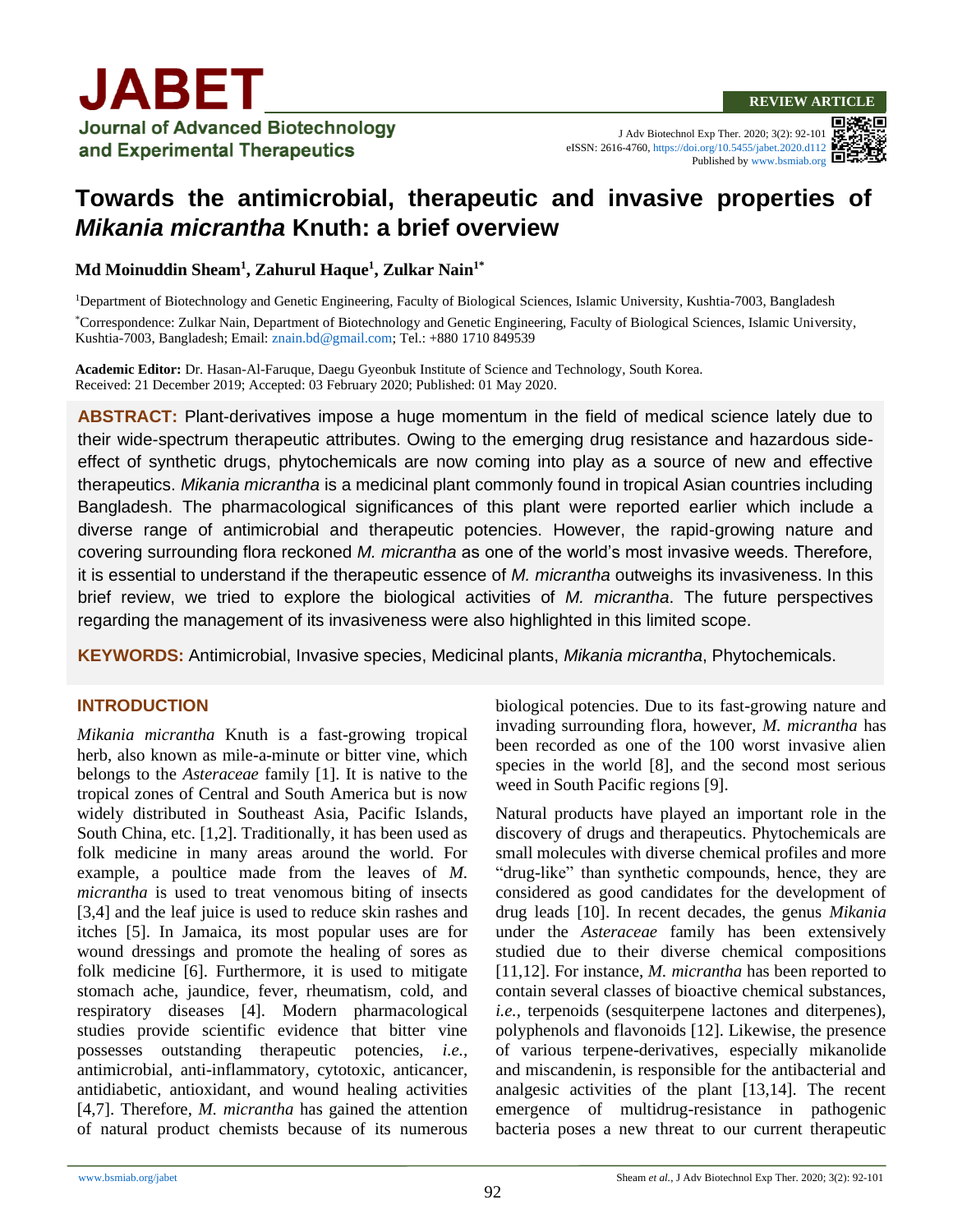advances, thereby, pressing urges to find new antimicrobial agents [15].

An adequate amount of research has been done on the biological properties of *M. micrantha* while a few review works were conducted either on its medicinal or invasive activities. To the best of our knowledge, however, no article encompasses both sides of this plant with prospective control management. In this review, therefore, we aimed to explore and summarize both therapeutic and invasive attributes of *M. micrantha* plant. Figure 1 shows the major biological attributes reported previously. The biological activities and their mechanism of actions were reviewed based on the existing pieces of literature.



**Figure 1.** Pharmacological significances of *Mikania micrantha* plant. The central *M. micrantha* photograph was collected from National Inventory of Natural Heritage database (Captured by Cesar Delnatte).

#### **ANTIMICROBIAL ACTIVITIES**

#### **Antibacterial properties**

Antibiotics have been using since 1940s to treat bacterial infections [16]. Due to the selective pressure involved, the bacteria are prone to develop resistance against antibiotics which is now considered as a major global health concern [15]. Most of the common bacterial pathogens have now become resistant to almost all classes of antibiotics in empirical use [17]. In addition, the discovery of new antibiotics is getting rare. For instance, only one antibiotic named daptomycin was discovered in the last 50 years [18]. Therefore, there is a pressing need to find an alternative therapeutics. Plantderived phytochemicals could be useful in such scenarios because of their antimicrobial potencies, nontoxic nature, and bioavailability [5]. Plants belong to *Mikania* genus have been reported to possess antibacterial activity against a large number of bacteria [12].

In a study, methanolic extract (at a concentration of 200 mg/ml) of the *M. micrantha* was able to potentially inhibit the growth of six bacterial strains where antibacterial activity against *Bacillus cereus* was equivalent to the antibiotic ciprofloxacin [19]. Also, leaf and flower extracts showed moderate inhibitory activity against the growth of *B. cereus, Escherichia coli, Shigella sonnii* and *Streptococcus pyogenes* [13,14,20]. Furthermore, various extracts of *M. micrantha* containing tannins, flavonoids and polyphenols exhibited potential antibacterial activities against multidrug-resistant pathogenic bacteria *i.e., Pseudomonas aeruginosa, Salmonella typhii, Staphylococcus aureus, Staphylococcus epidermidis, Bacillus subtilis, E. coli*, and *Streptococcus pneumoniae*  [13,21,22]. This is plausible because polyphenols have toxicity towards microbial enzyme while structural features of flavonoids may help to gain entry into the bacterial cell which eventually leads to multiple component inactivation [23-24]. Likewise, sesquiterpene lactones (SLs) from different plants provides antimicrobial activity against a wide range of microorganisms including bacteria, virus, and fungi [25]. For instance, *M. micrantha* derived sesquiterpene lactones showed significant inhibitory activity against *S. aureus, B. subtilis, Micrococcus luteus, B. cereus, Ralstonia solanacearum, Xanthomonas oryzae* pv. oryzae, *Xanthomonas campestris* pv. vesicatoria, and *X. campestris* pv. citri [5]. Therefore, *M. micrantha* represents a potential source of novel antibacterial phytochemicals that needs further investigation *in vivo*. A summary of the antibacterial activity by different parts of *M. micrantha* is provided in Table 1.

## **Antifungal attributes**

Approximately a billion people around the world have skin, nail, and hair infections caused by pathogenic fungi. Although most of them are curable, the mortality rate of fungal diseases is similar to tuberculosis [26]. In addition, plant pathogenic fungi living in or on plant tissues have an enormous impact on agriculture that imposes a major challenge to overcome [27]. In response to fungal attack, the plant synthesizes various metabolites as a part of their defense mechanism [28]. Table 1 includes a list of antifungal activities by different parts of *M. micrantha*. The leaf extracts of *M.*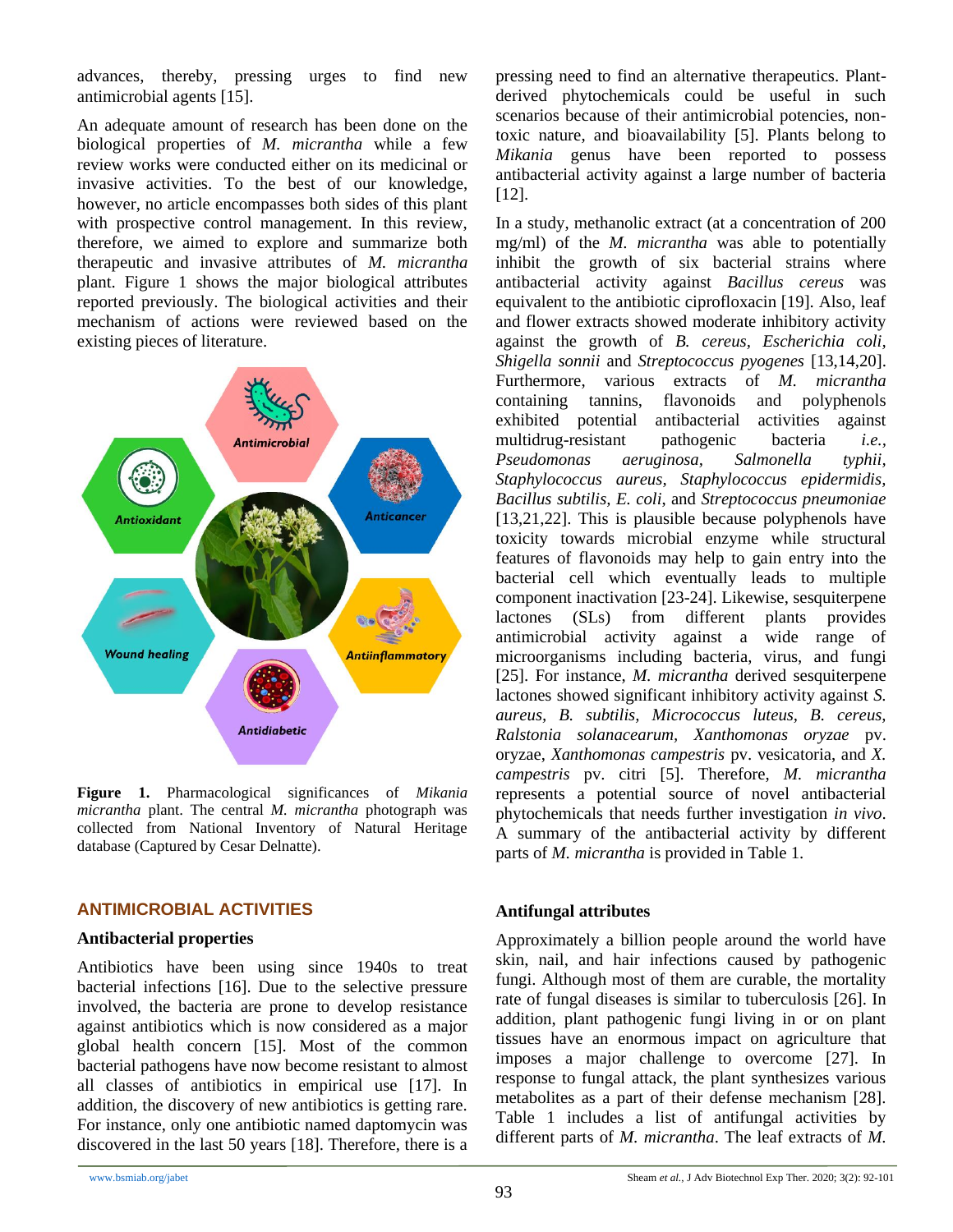*micrantha* have an inhibitory effect against the germination of the spore by several fungal species such as *Exserohilum turcicum, Colletotrichum lagenarium, Pseudoperonospora cubensis,* and *Botrytis cinerea* [5]. A study revealed that the presence of glycosides and quinones is responsible for the antifungal activity against the *Fusarium moniliforme, Fusarium eridiforme, Fusarium proliferatum,* and *Sclerotium rolfsii* [29]. Quinone targets the cell-wall polypeptides, membranebound enzymes leading to the inactivation of protein synthesis and cellular function [30]. Furthermore, ethyl acetate extracts of *M. micrantha* leaves, flowers and stems were able to completely inhibit the growth of several phytopathogenic fungi, *i.e., Epidermophyton floccosum* var. nigricans, *Microsporum gypseum, Microsporum canis,* and *Trichophyton rubrum* while petroleum ether extract provided significant inhibition [2].

#### **Antiparasitic activities**

More than a quarter of the world population is infected with soil-borne helminths like hookworm and *Ascaris* species - several million people are affected by intestinal protozoal diseases, *i.e.,* amebiasis and giardiasis [31,32]. In addition, parasites often cause the death of wildlife as a consequence of the altered behavior of their hosts [33]. For centuries, natural derivatives have been used for the treatment of parasitic diseases. Both *in vivo* and *in vitro* experiments suggest that the plant-derived lactones, alkaloids, and tannins have antiparasitic activity [34]. For example, sesquiterpene lactones of *M. micrantha* have been reported to exhibit significant antiprotozoal activity against *Trypanosoma cruzi* and *Leishmania braziliensis* [35]. Laura *et al.,* 2017 also reported that α and β-unsaturated lactone groups in the sesquiterpene lactone are the major determinants of antiprotozoal activity. Likewise, alkaloids, flavonoids, saponins, phenolic compounds present in the methanolic extract of *M. micrantha* have a mild antihelmintic activity that causes paralysis and death of adult earthworm *Pheretima posthuma* in a dose-dependent manner [36]. Some notable antiparasitic activities of *M. micrantha* are provided in Table 1.

| <b>Biological</b><br>activity | <b>Plant</b><br>parts | <b>Effective doses</b>                                    | <b>Targets</b>                                                                                                                                     | <b>Nature of actions</b>                                                                                                                | <b>Class of</b><br>compounds                                             | <b>Compounds</b>                                                                                                | <b>Ref</b> |
|-------------------------------|-----------------------|-----------------------------------------------------------|----------------------------------------------------------------------------------------------------------------------------------------------------|-----------------------------------------------------------------------------------------------------------------------------------------|--------------------------------------------------------------------------|-----------------------------------------------------------------------------------------------------------------|------------|
| <b>Anticancer</b>             | Leaf                  | 500-1000 mg/kg<br><b>BW</b> <sup>a</sup>                  | Ehrlich ascites<br>carcinoma (EAC)<br>cells in Swiss albino<br>mice                                                                                | Arresting the tumor<br>growth; Decreasing<br>the volume and<br>weight of tumor as<br>well as the viable<br>tumor cell count             | Flavonoids and<br>saponins                                               |                                                                                                                 | [42]       |
|                               |                       | 167.16-98.07<br>$\mu$ g/ml<br>196.27-131.56<br>$\mu$ g/ml | K562 cell line; and<br>HeLa cell lines                                                                                                             | Inducing apoptosis in<br>both K562 and HeLa<br>cells with reduction<br>in tumor weight                                                  | Flavonoids                                                               |                                                                                                                 | [43]       |
|                               | Whole<br>plant        | $20 \mu g/ml$                                             | HL-60 cell line                                                                                                                                    | Apoptosis in HL-60<br>cell line and reducing<br>cell viability<br>vigorously                                                            |                                                                          |                                                                                                                 | $[74]$     |
|                               | Aerial<br>parts       |                                                           | CNS glia, breast, and<br>lung tumor cells                                                                                                          | Antiproliferative<br>activity against three<br>cancer cell lines<br>mediated by specific<br>structural feature of<br>the phytochemicals | Sesquiterpene<br>lactones                                                | Mikanolides,<br>miscandenine,<br>achalensolide,<br>xerantholide,<br>micrantholides, and 8-epi-<br>mikanokryptin | $[3]$      |
| Anti<br>bacterial             | Whole<br>plant        | $200$ mg/ml                                               | B. subtilis MTCC441,<br>B. cereus MTCC430,<br>S. aureus MTCC96, E.<br>coli MTCC739, P.<br>aeruginosa<br>MTCC1688, and S.<br>epidermidis<br>MTCC435 | Inhibited both gram<br>positive and negative<br>strains with similar<br>potency                                                         | Alkaloids,<br>phenolics,<br>tannins,<br>steroids, and<br>glycosides      |                                                                                                                 | [19]       |
|                               |                       | $20 \mu l$                                                | P. aeruginosa, S.<br>typhii, S. aureus, and<br>S. pneumoniae                                                                                       | Inhibited both gram<br>positive and gram<br>negative bacteria                                                                           | Tannins,<br>polyphenols,<br>alkaloids,<br>saponins, and<br>triterpenoids |                                                                                                                 | [74]       |
|                               |                       | $300 \mu g/disc$                                          | S. aureus, B. cereus,<br>E. coli, and S. sonnii                                                                                                    | Mild to moderate<br>inhibitory activity<br>against four bacteria                                                                        |                                                                          |                                                                                                                 | $[14]$     |
|                               | Leaf and              | 500 µg/ml $(MIC)^b$                                       | S. aureus MTCC1927,                                                                                                                                | Moderate inhibitory                                                                                                                     |                                                                          |                                                                                                                 | $[2]$      |

**Table 1.** Previously reported biological attributes of the different part of *Mikania micrantha* plant.

[www.bsmiab.org/jabet](http://www.bsmiab.org/jabet) Sheam *et al.*, J Adv Biotechnol Exp Ther. 2020; 3(2): 92-101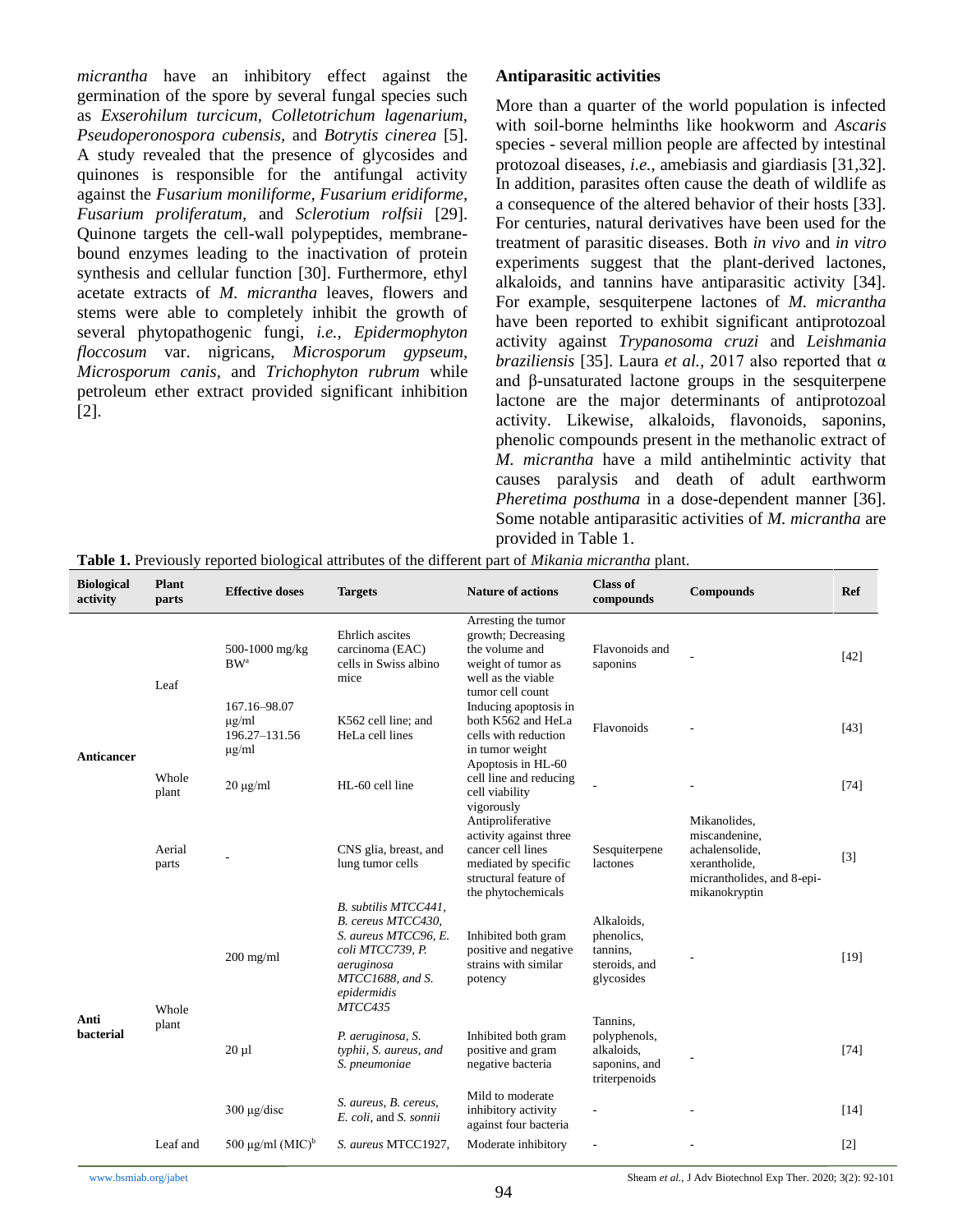|                                  | Flower                              | $1000 \mu g/ml$<br>and <i>S. pyogenes</i><br>$(MBC)^c$<br>MTCC3160 | potency against both<br>bacteria                                                                                                                                  |                                                                                                                                                                         |                                                                     |                                                                                                                                                                                                                                           |             |
|----------------------------------|-------------------------------------|--------------------------------------------------------------------|-------------------------------------------------------------------------------------------------------------------------------------------------------------------|-------------------------------------------------------------------------------------------------------------------------------------------------------------------------|---------------------------------------------------------------------|-------------------------------------------------------------------------------------------------------------------------------------------------------------------------------------------------------------------------------------------|-------------|
|                                  |                                     |                                                                    | S. epidermis<br><b>ATCC12228</b>                                                                                                                                  | Significant inhibitory<br>activity against S.<br>epidermis                                                                                                              | Alkaloids,<br>flavonoids, and<br>tannins                            | $\overline{\phantom{a}}$                                                                                                                                                                                                                  | $[22]$      |
|                                  | Leaf                                | $62.5 - 125$ mg/l<br>(MIC)<br>$125 - 250$ mg/l<br>(MBC)            | S. aureus, B. subtilis,<br>M. luteus, B. cereus,<br>R. solanacearum, X.<br>oryzae pv. oryzae, X.<br>campestris pv.<br>vesicatoria, and X.<br>campestris pv. citri | Antibacterial effect<br>against all bacterial<br>isolates                                                                                                               | Sesquiterpene<br>lactones                                           | Deoxymikanolide,<br>scandenolide,<br>dihydroscandenolide,<br>mikanolide,<br>dihydromikanolide, and<br>m-methoxy benzoic acid                                                                                                              | $[5]$       |
|                                  | Stem,<br>Leaf,<br>Infloresce<br>nce | $0.5 - 4.0 \mu g/\mu l$<br>(MIC)                                   | B. subtilis ATCC6633,<br>and<br>E. coli ATCC6051                                                                                                                  | Both strains were<br>sensitive to all three<br>plant extracts                                                                                                           |                                                                     |                                                                                                                                                                                                                                           | $[21]$      |
|                                  | Leaf                                | 21.44-53.18 mg/l<br>$(IC_{50})^d$                                  | E. turcicum, C.<br>lagenarium, P.<br><i>cubensis</i> , and <i>B</i> .<br>cinerea                                                                                  | Inhibition of spore<br>germination of fungal<br>species                                                                                                                 | Sesquiterpene<br>lactones                                           | Deoxymikanolide,<br>scandenolide,<br>dihydroscandenolide,<br>mikanolide,<br>dihydromikanolide, and<br>m-methoxy benzoic acid                                                                                                              | $[5]$       |
| Antifungal<br>Anti-<br>parasitic | Aerial<br>parts                     | $0.5 - 2.0$ mg/ml                                                  | E. floccosum var.<br>nigricans, M. canis,<br>M. gypseum, and T.<br>rubrum                                                                                         | Completely inhibited<br>the growth of tested<br>fungi                                                                                                                   |                                                                     |                                                                                                                                                                                                                                           | $[2]$       |
|                                  | Whole<br>plant                      |                                                                    | F. moniliforme, F.<br>eridiforme, F.<br>proliferatum, and S.<br>rolfsii                                                                                           | Different extracts<br>varied in antifungal<br>activities; methanol<br>extract showed good<br>inhibitory activity<br>against $F$ .<br>moniliforme and F.<br>proliferatum | Glycosides, and<br>quinones                                         |                                                                                                                                                                                                                                           | $[29]$      |
|                                  | Aerial<br>parts                     |                                                                    | T. cruzi<br>(epimastigotes), and<br>L. braziliensis<br>(promastigotes)                                                                                            | Significant<br>antiprotozoal activity<br>was found for<br>organic extract while<br>aqueous extract<br>showed low to<br>moderate activity                                | Sesquiterpene<br>lactones                                           | Mikanolide,<br>deoxymikanolide,<br>dihydromikanolide, and<br>scandenolide                                                                                                                                                                 | $[35]$      |
|                                  | Leaf                                | $50 \text{ mg/ml}$                                                 | P. posthuma                                                                                                                                                       | Paralysis and death<br>of adult earthworm                                                                                                                               | Alkaloids,<br>flavonoids,<br>saponins,<br>phenolics, and<br>tannins |                                                                                                                                                                                                                                           | $[36]$      |
|                                  | Leaf                                | $200 \frac{\text{mg}}{\text{kg}}$<br>BW                            | Carrageenan-induced<br>rat paw edema                                                                                                                              | Inhibition of acute<br>and sub-acute<br>inflammation<br>Inhibition of                                                                                                   |                                                                     |                                                                                                                                                                                                                                           | [39]        |
|                                  | Whole<br>plant                      |                                                                    | Human erythrocytes                                                                                                                                                | inflammation at<br>concentration<br>dependent manner                                                                                                                    | Terpenoids and<br>tannins                                           |                                                                                                                                                                                                                                           | $[14]$      |
| Anti-<br>inflammato<br>ry        | Aerial<br>parts                     | $1 \mu M$                                                          | Mouse ear model<br>edema induced by<br>tetradecanoylphorbol<br>acetate (TPA)                                                                                      | Inhibition of ear<br>inflammation                                                                                                                                       | Sesquiterpene<br>lactones                                           | $15-O-4'$ -hydroxy-<br>methacryl-micrantholide,<br>$15 - 0 - 4'$<br>hydroxymethacryl-14-<br>acetoxy-micrantholide, 15-<br>$O-3'$ -chloro-2'-<br>hydroxy-isobutyryl-<br>micrantholide, and 15-O-<br>2'-hydroxyisobutyryl-<br>micrantholide | $[3]$       |
|                                  | Stem,<br>Leaf<br>Infloresce<br>nce  | 1 mg/ear                                                           | TPA-induced male<br>mice ear edema                                                                                                                                | Significantly<br>inhibited ear<br>inflammation in mice                                                                                                                  |                                                                     |                                                                                                                                                                                                                                           | $[21]$      |
| Anti-<br>diabetic                | Leaf                                | 150 mg/kg BW<br>200 mg/kg BW                                       | Alloxan-induced<br>diabetic male Spargue<br>Dawley rats                                                                                                           | Reduction of blood<br>glucose level after 20<br>days                                                                                                                    | $\overline{\phantom{a}}$                                            |                                                                                                                                                                                                                                           | [48,<br>49] |
| Anti-                            | Aerial<br>parts                     | $16.24 - 21.67 \mu M$<br>$(EC_{50})^e$                             | 2,2-diphenyl-2-<br>picrylhydrazyl (2,2-<br>DPPH)                                                                                                                  | DPPH radical<br>scavenging activity                                                                                                                                     | Phenolic<br>compounds                                               | (+)-isolariciresinol, caffeic<br>acid, ethyl<br>protocatechuate, and<br>protocatechuic aldehyde                                                                                                                                           | $[54]$      |
| oxidant                          | Leaf                                | 41.8 $\mu$ g/ml (IC <sub>50</sub> )                                | $1,1$ -DPPH                                                                                                                                                       | DPPH radical<br>scavenging activity                                                                                                                                     | Alkaloids,<br>flavonoids,                                           |                                                                                                                                                                                                                                           | [36,<br>53] |

[www.bsmiab.org/jabet](http://www.bsmiab.org/jabet) Sheam *et al.*, J Adv Biotechnol Exp Ther. 2020; 3(2): 92-101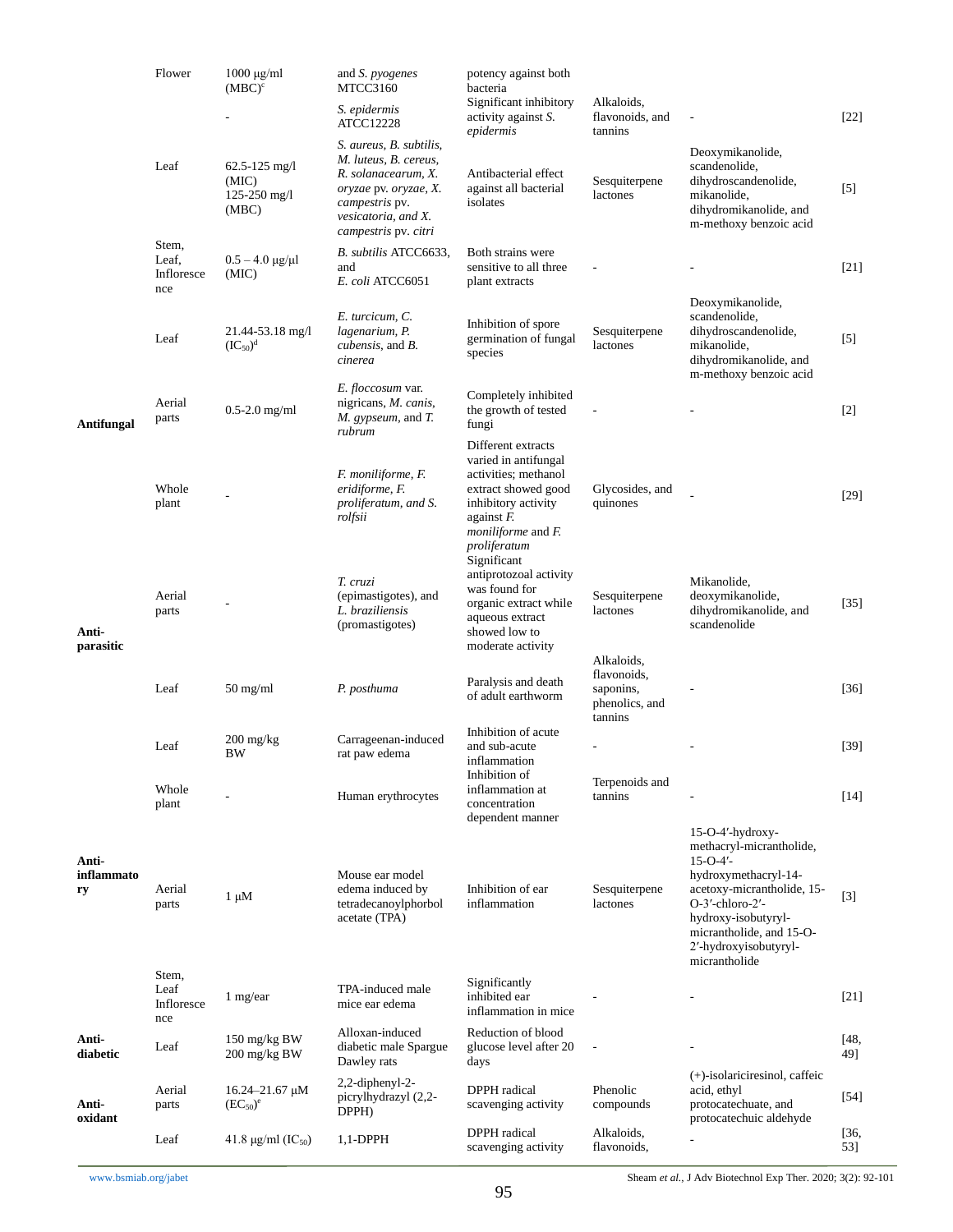|                  |                |                                   |                                          |                                                                                                    | saponins,<br>phenolic<br>compounds and<br>tannins    |             |
|------------------|----------------|-----------------------------------|------------------------------------------|----------------------------------------------------------------------------------------------------|------------------------------------------------------|-------------|
| Wound<br>healing | Whole<br>plant |                                   | Male Wistar strain<br>albino rats        | Moderate wound<br>healing activity<br>Wound healing<br>significantly                               | $\overline{\phantom{a}}$<br>$\overline{\phantom{a}}$ | [59]        |
|                  | Leaf           | $7 \mu g/ml$ and<br>$15 \mu g/ml$ | BJ cell line (human<br>fibroblast), Rats | accelerated at lower<br>concentrations; and<br>Improving the<br>percentage of wound<br>contraction | $\overline{\phantom{a}}$<br>$\overline{\phantom{a}}$ | [48,<br>57] |

 $A^{\text{a}}$ BW stands for bodyweight; <sup>b</sup>MIC denotes the minimum inhibitory concentration;  ${}^{\text{c}}$ MBC is the minimum bactericidal concentration;  ${}^{\text{d}}$ IC<sub>50</sub> defines the concentration of an extract needed for 50% inhibition *in vitro*; and <sup>e</sup>EC<sub>50</sub> is the concentration of a drug that provides half-maximal response.

## **THERAPEUTIC ATTRIBUTES**

#### **Anti-inflammatory attributes**

There are many side effects associated with the administration of non-steroidal anti-inflammatory drugs (NSAIDs) including the risk of gastrointestinal (GI) and cardiovascular complications [37]. Medicinal plants that's possess anti-inflammatory potency with little or no side effects have been using by Africans for centuries [38]. For example, ethanolic extracts of *M. micrantha* leaves were found to have anti-inflammatory activity in a dose-dependent manner. Deori *et al.,* 2017 reported that at a certain dose it can reach up to the effect provided by aspirin at the dose level of 100 mg/kg. Moreover, the study speculated a significant weight reduction in rat adjuvant arthritis at a dose of 200 mg/kg and 400 mg/kg [39]. In another study, ethanolic extracts of *M. micrantha* showed higher anti-inflammatory activity than *M. scandens* but lower than that of aspirin which was estimated based on the ability to inhibit hypotonic solution and heat-induced hemolysis of human erythrocytes *in vitro* [14]. Furthermore, micrantholides from *M. micrantha* has exhibited better anti-inflammatory effect in tetradecanoylphorbol acetate (TPA) induced mouse ear edema (Table 1) [3]. Moreover, hexane and ethyl acetate extracts of *M. micrantha* stems and leaves also provided a significant reduction of inflammation *in vivo* (Table 1) [21]. Therefore, further investigations are necessary for the identification of relevant bioactive chemicals alternative to NSAIDs.

## **Cytotoxic and anticancer potencies**

Cancer is the second major global disease accounting for  $\sim$ 13% of global death each year [40]. Today's cancer treatments are mostly chemotherapeutics and have plenty of side effects. Therefore, natural derivatives with less toxicity could be a better replacement for those synthetic drugs. Many plants in the *Asteraceae* family are found to have cytotoxic effects against cancer cells [41]. Likewise, various extracts and phytochemicals from *M. micrantha* are reported to have cytotoxic and anticancer potentials (Table 1). For instance, *M. micrantha* derived flavonoids have shown a dosedependent anticancer effect against Ehrlich ascites carcinoma cells in Swiss albino mice [42]. Also, an aqueous extract obtained from *M. micrantha* showed *in vitro* anticancer activity against human cancer cell lines, K562 and HeLa [43]. Dou *et al.,* 2013 also reported *in vivo* growth inhibition of murine Sarcoma 180 cells (S180). In their study, the growth inhibition of S180 occurred via antiproliferation, apoptosis, and cell cycle arrest. Lack of cellular apoptosis causes malignancy, hence, restoring the cellular regulation on programmed cell death could reduce cancer growth. In addition, plenty of studies suggested that using apoptosis in cancer treatments is feasible [44]. Among other phytochemicals, sesquiterpene lactones (SLs) are known to exhibit major antiproliferative effects [25]. Nine SLs isolated from the aerial parts of *M. micrantha* provided cytotoxic activities on three cancer cell lines due to their specific structural features [3]. These structural features may cause specific damage to the oncogenic marker included in the tumor cells. These studies concluded that *M. micrantha* may contain phytochemicals with anticancer potency. However, further investigation of their mechanism of action is warranted to extrapolate their potentiality in clinical practice.

## **Antidiabetic characteristics**

According to the International Diabetes Federation (IDF), diabetes affects about 285 million people across the world [45]. Most commonly used oral and injectable antidiabetic agents have different side effects like nausea, vomiting, diarrhea, cardiovascular complications, etc. [46]. Therefore, natural derivatives with fewer side effects and efficacy can be used as an alternative antidiabetic agent. Many plants under the *Asteraceae* family have been reported to provide antidiabetic activity [47]. For example, extracts of *M. micrantha* is reported to have a hypoglycemic effect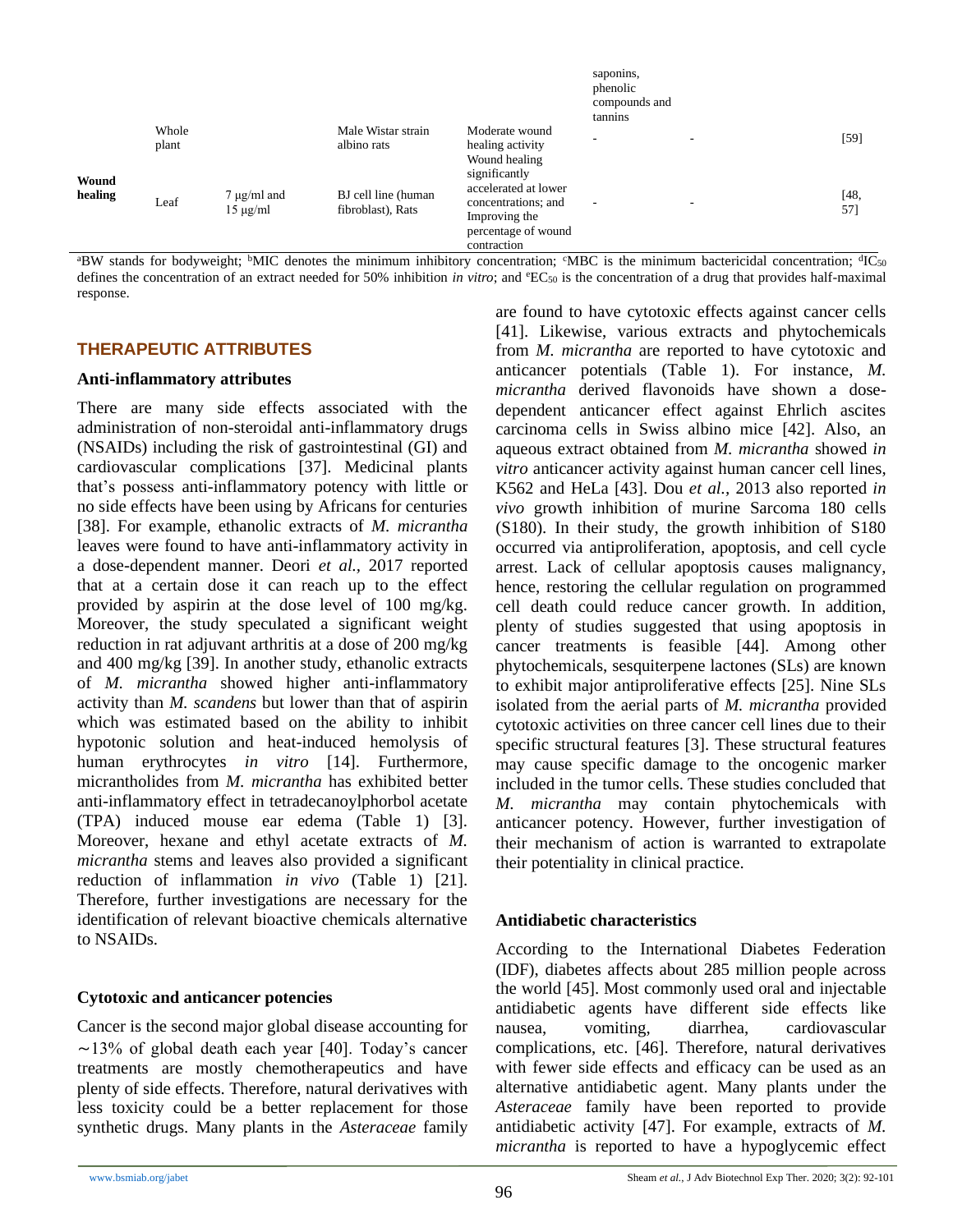(Table 1) [48]. The blood glucose level of alloxaninduced diabetic rats was significantly reduced  $(p<0.05)$ when treated with ethanolic extract of *M. micrantha*, probably due to the stimulation of insulin-producing βcells of the pancreas [49]. Furthermore, Nurdiana *et al.,*  2013 reported a 72% reduction in blood glucose level which is higher than metformin, a first-line type-2 diabetes medicine [48]. They suggested insulin-mimetic activity could be associated with this process.

#### **Antioxidant properties**

Aerobic metabolic processes within the cell produce reactive oxygen species (ROS) which leads to cell damage and even cell death [50]. Antioxidants reduce the oxidative stress in cells by quenching those free radicals [51]. A large number of plant-derived compounds have been reported to possess free radical scavenging activity [52]. The methanolic extract of *M. micrantha* leaves showed significant antioxidant activity in ferric-reducing antioxidant potential (FRAP) assay (Table 1). In FRAP assay, the antioxidant phytochemical reduces iron from ferric  $(Fe^{3+})$  to ferrous  $(Fe^{2+})$  state [53]. In addition, phenolic compounds from *M. micrantha* exhibit more potent 2,2-diphenyl-1 picrylhydrazyl (2,2-DPPH) radical scavenging activity than L-ascorbic acid (Table 1) [54]. These phenolics act as chain-breaking antioxidants by shifting its hydrogen (H) atom as proton from hydroxyl (OH) group to the chain carrying ROO• radicals [55]. Furthermore, methanolic extract of *M. micrantha* showed prominent antioxidant activity on 1,1-diphenyl-2-picrylhydrazyl (1,1-DPPH) which may be due to the presence of the phenolic compounds in the extract [36].

## **Wound healing aspects**

Medicinal plants are reported to promote wound healing by boosting blood clotting and fighting infection with lower side effects [56]. Traditionally, herbal medicine used in India and China for wound dressing and healing of sores by our ancestors because of its fascinating healing power. The ethanolic extract of *M. micrantha* showed a significant acceleration in wound healing on fibroblast cells even in a lower dose (Table 1) [57]. Histological studies suggest that the ethanolic extract of *M. micrantha* improves the healing process on diabetic wounds in rats by increasing granulation tissue and collagen deposition [48]. For wound healing, collagen protein acts as a scaffold in connective tissue and deposition of collagen results in increased tensile strength of the wound site [58]. Moreover, an ointment made from *M. micrantha* showed a moderate rate of wound healing in male Wistar albino rats probably by enhancing collagen concentration [59].

## **INVASIVE CHARACTERISTICS**

Biological invasion has become one of the most critical environmental problems in the  $21<sup>st</sup>$  century which leads to world-wide extensive economic losses [60]. *M. micrantha* has been listed among the top 100 worst invasive alien species [8]. Rhizosphere soil of *M. micrantha* causes a significant decrease  $(\sim 21\%)$  of shoot length of *Panicum antidotale*. Further, leaf leachate of genus *Mikania* contributes to the decreased rice seed germination in non-sterile soil [61]. In a study, *M. micrantha* is negatively correlated with *Ageratum conyzoides, Bidens pilosa, Borreria latifolia, Digitaria sanguinalis,* and *Galinsoga parviflora* [62]. Moreover, the leaf extract of *M. micrantha* inhibited the germination of *Raphanus sativus* and *Oryza sativa* due to the presence of allelochemicals in the extract [63].

In Kolkata, the state capital of West Bengal, a total of 86 sites were surveyed to identify the presence of this exotic alien plant. The survey revealed that 13 sites were highly infested with *M. micrantha* while moderate infestation was found at 39 sites [64]. The rapid spreading of *M. micrantha* is responsible for yield loss by several cash crops, *i.e.,* sugarcane, lemon, orange, and banana [65]. Due to its involvement with tea, rubber, and other crop infestation, *Mikania* has been declared a class-I weed in Queensland (Australia) under the Rural Land Protection Act. Moreover, it has been ranked amongst the top three worst weed plant by the Secretariat of the Pacific Community [66].

## **BIOLOGICAL CONTROL**

Despite the potential applicability, the invasiveness of *M. micrantha* should be controlled as a part of crop management as well as to protect the biological diversity. There are two major weed control strategies chemical and mechanical approaches [67]. For example, chemical herbicides including atrazine, bensulfuronmethyl, and prometryne have significant bioactivity and selectivity to the germination and seedling of *M. micrantha* plant [65]. Furthermore, herbicides such as 2,4-dichlorophenoxyacetic acid, sulfometuron-methyl, and glyphosate are widely used in farming systems and forest systems to control *M. micrantha* infestation [68]. On the other hand, the mechanical method is also used to control various weeds including *M. micrantha*. For instance, a study suggests a manual cutting strategy before flowering in Nepal which results in a 91% mortality of *M. micrantha* [69]. However, mechanical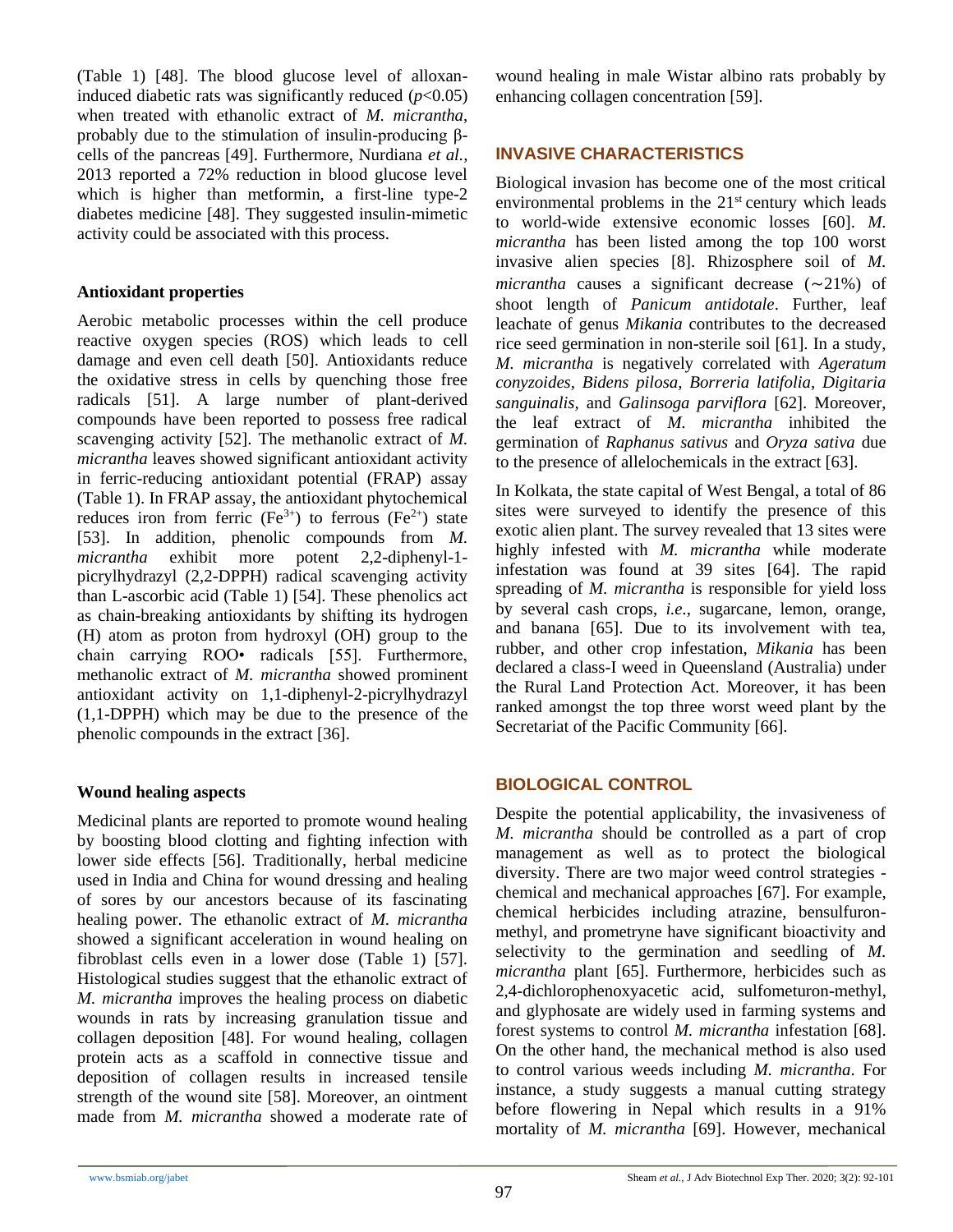methods cause soil disturbance which may consequently lead to erosion. Likewise, chemical-based herbicides can compromise the soil fertility and environment that pose serious threats to humans and wildlife. Moreover, certain weeds are prone to develop resistance against these chemicals [68].

Therefore, biological control could be more beneficial over the conventional methods due to several reasons permanent control of weeds, host-specific control, costeffectiveness and low health risk [70,71]. The term 'biological control' refers to the control of weeds by introducing natural antagonistic pathogens. Interestingly, several arthropods are known to interfere with the growth of *M. micrantha* plant. For example, *Acalitus sp.* causes shortened internodes with reduced flowering and *Liothrips mikaniae* causes small to moderate lesions on *M. micrantha* leaves [72]. Furthermore, co-cultivation of sweet potato (*Ipomoea batatas*) and *M. micrantha* results in the reduction of shoot length and increased rate of *M. micrantha* inhibition [62]. The rust fungus *Puccinia spegazzinii*  reduced *M. micrantha* population by  $\sim$ 50% through selective growth suppression without affecting the other plants [73]. These antagonistic pathogens can be used to control the overgrowth of *M. micrantha*. In Papua New Guinea, for instance, *P. spegazzinii* was released in 15 provinces as a specific control strategy against *M. micrantha* infestation to compensate for the economic loss due to reduced yields and high weeding cost [74]. However, more understanding of *M. micrantha* genetics is needed for fine-tuning the population-dependent effective management approaches [68]. Thus, biological control could play a large role in mitigation and adaptation strategies used to maintain biological diversity as well as human well-being by protecting food and fiber resources.

## **CONCLUSION**

In a nutshell, *Mikania micrantha* is the reservoir of numerous compounds with pharmacological value in spite of the invasiveness. Based on the previous studies, these bioactive chemicals has been found to hold promising therapeutic value regarding their use in various pathological conditions including pathogen inflicted diseases, malignancies, diabetes, tissue inflammation, and severe wounds. However, further investigations are warranted to shed light on the molecular mechanisms behind their biological actions that are essential in functional drug development. Importantly, considering the rapid and ubiquitous growth of bitter vine, it could also be used in the development of safe and cost-effective medical treatments for developing countries like Bangladesh. For this purpose, the extensive loss due to its invasive nature should be minimized through eco-friendly biological control and novel genetic engineering approaches.

## **AUTHOR CONTRIBUTIONS**

ZN conceived the idea; ZN, MMS, and ZH wrote the draft manuscript; ZN critically revised and finalized the manuscript; ZN supervised the whole work. All authors approved the final version of the manuscript.

## **CONFLICTS OF INTEREST**

The authors declare no conflict of interest.

## **REFERENCES**

- [1] Day MD, Clements DR, Gile C, et al. Biology and Impacts of Pacific Islands Invasive Species. 13. *Mikania micrantha* Kunth (Asteraceae). Pacific Sci 2016; 70(3): 257-85. doi:10.2984/70.3.1
- [2] Jyothilakshmi M, Jyothis M, Latha MS. Antidermatophytic Activity of *Mikania micrantha* Kunth: An Invasive Weed. Pharmacognosy Res 2015; 7(Suppl 1):S20-5. doi:10.4103/0974-8490.157994
- [3] Ríos VE, León A, Chávez MI, Torres Y, Ramírez-Apan MT, Toscano RA et al. Sesquiterpene lactones from *Mikania micrantha* and Mikania cordifolia and their cytotoxic and anti-inflammatory evaluation. Fitoterapia 2014; 94:155-63. doi:10.1016/j.fitote.2014.02.006
- [4] Ishak AH, Shafie NH, Norhaizan ME, Bahari H. Nutritional, Phytochemical and Pharmacological Properties of *Mikania micrantha* Kunth. Pertanika J Sch Res Rev 2016; 2(3):123-32.
- [5] Li Y, Li J, Li Y, Wang X, Cao A. Antimicrobial Constituents of the Leaves of *Mikania micrantha* H. B. K. PLoS One 2013; 8(10):e76725. doi:10.1371/journal.pone.0076725
- [6] Bakir M, Facey PC, Hassan I, Mulder WH, Porter RB. Mikanolide from Jamaican *Mikania micrantha*. Acta Cryst 2004; C60(11): 798-800. doi:10.1107/S0108270104017809
- [7] Juliani HR. Physical and Chemical properties, Composition, and Biological Activity of Essential Oils of Philippine Medicinal Plants Recommended Citation. J Med Act Plants 2017; 5(2):28-35. doi:10.7275/R5P84933
- [8] Clout M, De Poorter M. International Initiatives Against Invasive Alien Species. Weed Technol 2005; 19(3): 523- 7. doi:10.1614/WT-04-126.1
- [9] Khadka A. Assessment of the perceived effects and management challenges of *Mikania micrantha* invasion in Chitwan National Park buffer zone community forest, Nepal. Heliyon 2017; 3(4):e00289. doi:10.1016/j.heliyon.2017.e00289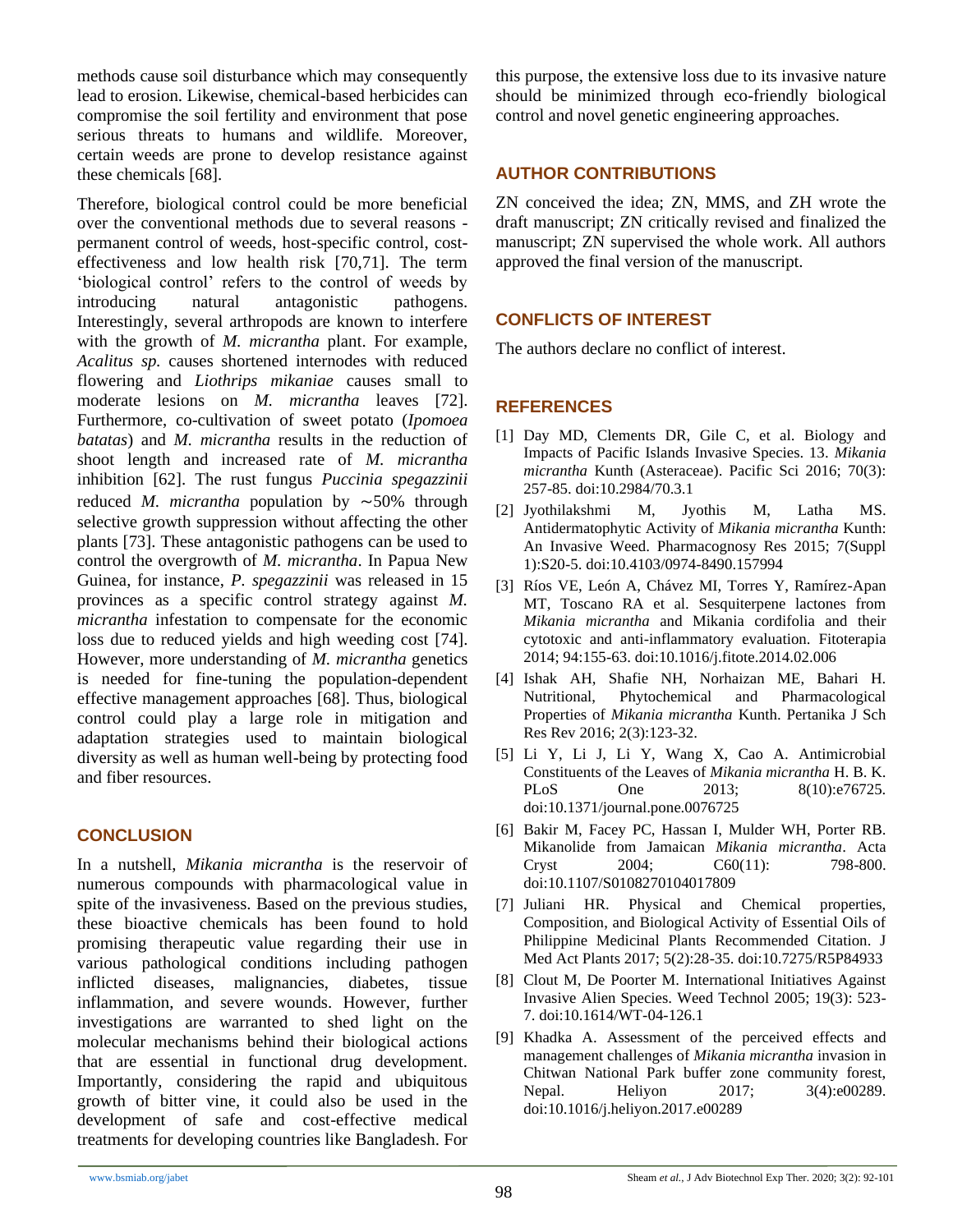- [10]Laurella LC, Frank FM, Sarquiz A, Alonso MR, Giberti G, Cavallaro L et al. In vitro evaluation of antiprotozoal and antiviral activities of extracts from Argentinean Mikania species. Sci World J 2012; 2012:121253. doi: 10.1100/2012/121253
- [11]Reidel RVB, Nardoni S, Mancianti F, Anedda C, El Gendy AEG, Omer EA et al. Chemical composition and antifungal activity of essential oils from four Asteraceae plants grown in Egypt. Zeitschrift für Naturforsch C 2018; 73(7-8):313-8. doi:10.1515/znc-2017-0219
- [12]Rufatto LC, Gower A, Schwambach J, Moura S. Genus Mikania: chemical composition and phytotherapeutical activity. Rev Bras Farmacogn 2012; 22(6):1384-403. doi:10.1590/S0102-695X2012005000099
- [13] Matawali A, Ping L, Siew H, Gansau J. Antibacterial and Phytochemical Investigations of *Mikania micrantha* H.B.K. (Asteraceae) From Sabah, Malaysia. Trans Sci Technol 2016; 3(2):244-50.
- [14]Khatun R, Nasrin L, Roy S, Tantry MA, Abdur Rahman MA. Comparative antimicrobial evaluation of available Mikania species in Bangladesh. Int J Plant Res 2017; 7(2):36-8.
- [15]Nain Z, Islam MA, Minnatul Karim M. Antibiotic Resistance Profiling and Molecular Phylogeny of Biofilm Forming Bacteria From Clinical and Non-clinical Environment in Southern Part of Bangladesh. Int J Enteric Pathog 2019; 7(2):37-43. doi:10.15171/ijep.2019.10
- [16]Ventola CL. The antibiotic resistance crisis: part 1: causes and threats. P&T 2015; 40(4):277-83. PMID: 25859123.
- [17]Cole ST. Who will develop new antibacterial agents? Phil Trans R Soc B 2014; 369(1645):20130430. doi:10.1098/rstb.2013.0430
- [18]Lewis K. Antibiotics: Recover the lost art of drug discovery. Nature 2012; 485:439-40. doi:10.1038/485439a
- [19]Borkataky M, Bhushan Kakoty B, Saikia L. Antimicrobial activity and phytochemical screening of some common weeds of asteraceae family. Int J Pharm Sci Rev Res 2013; 23(1):116-20.
- [20]Jyothilakshmi M, Jyothis M, Sankunni Latha M. *Mikania micrantha* – a Natural Remedy to Skin Infections. Int J Curr Microbiol Appl Sci 2016; 5(2):742-5. doi:10.20546/ijcmas.2016.502.083
- [21]Pérez-Amador MC, Muñoz Ocotero V, Ibarra Balcazar R, García Jiménez F. Phytochemical and pharmacological studies on *Mikania micrantha* H.B.K. (Asteraceae). Phyton 2010; 79:77-80.
- [22]Harahap NI, Nainggolan M, Harahap U. Formulation And Evaluation Of Herbal Antibacterial Gel Containing Ethanolic Extract Of *Mikania micrantha* Kunth Leaves. Asian J Pharm Clin Res 2018; 11(3):429. doi:10.22159/ajpcr.2018.v11i3.22211
- [23] Cowan MM. Plant Products as Antimicrobial agents. Clin Microbiol Rev 1999; 12(4):564-82. doi: 10.1128/CMR.12.4.564
- [24]Cushnie TPT, Lamb AJ. Antimicrobial activity of flavonoids. Int J Antimicrob Agents 2005; 26(5):343-56. doi:10.1016/j.ijantimicag.2005.09.002
- [25]Matejić J, Šarac Z, Ranđelović V. Pharmacological Activity of Sesquiterpene Lactones. Biotechnol Biotechnol Equip 2010; 24(sup1):95-100. doi:10.1080/13102818.2010.10817819
- [26] Bongomin F, Gago S, Oladele R, Denning D. Global and Multi-National Prevalence of Fungal Diseases—Estimate Precision. J Fungi 2017; 3(4):E57. doi:10.3390/jof3040057
- [27]Doehlemann G, Ökmen B, Zhu W, Sharon A. Plant Pathogenic Fungi. Microbiol. Spectr 2016; 5(1):1-23. doi:10.1128/microbiolspec.FUNK-0023-2016
- [28] Chitarra GS. Germination inhibitors of fungal spores: identification and mode of action. PhD Thesis 2003. Web: https://edepot.wur.nl/121471
- [29]Baral B, Bhattarai N, Vaidya GS. Pharmacological and Antagonistic Potentials of *Mikania micrantha*. Nepal J Sci Technol 2012; 12:75-84. doi:10.3126/njst.v12i0.6483
- [30] Omojate GC, Enwa FO, Jewo AO, Eze CO. Mechanisms of Antimicrobial Actions of Phytochemicals against Enteric Pathogens – A Review. J Pharm Chem Biol Sci 2014; 2(2):77-85.
- [31]Abbas A, Newsholme W. Diagnosis and recommended treatment of helminth infections. Prescriber 2011; 22(19):56-64. doi:10.1002/psb.814
- [32]Chacon-Cruz E. Intestinal Protozoal Diseases. eMedicine J 2003; 999282. Web: https://emedicine.medscape.com/article/999282
- [33] Borgsteede FHM. The effect of parasites on wildlife. Vet Q 1996; 18(sup3):138-40. doi:10.1080/01652176.1996.9694717
- [34]Athanasiadou S, Githiori J, Kyriazakis I. Medicinal plants for helminth parasite control: facts and fiction. Animal 2007; 1(9):1392-400. doi:10.1017/S1751731107000730
- [35]Laurella LC, Cerny N, Bivona AE, et al. Assessment of sesquiterpene lactones isolated from Mikania plants species for their potential efficacy against Trypanosoma cruzi and Leishmania sp. PLoS Negl Trop Dis 2017; 11(9):e0005929. doi:10.1371/journal.pntd.0005929
- [36]Dev UK, Hossain MT, Islam MZ. Phytochemical Investigation, Antioxidant Activity and Anthelmintic Activity of *Mikania micrantha* Leaves. World J Pharm Res 2015; 4(5):121-30.
- [37]Sostres C, Gargallo CJ, Arroyo MT, Lanas A. Adverse effects of non-steroidal anti-inflammatory drugs (NSAIDs, aspirin and coxibs) on upper gastrointestinal tract. Best Pract Res Clin Gastroenterol 2010; 24(2):121- 32. doi:10.1016/j.bpg.2009.11.005
- [38]Oguntibeju O. Medicinal plants with anti-inflammatory activities from selected countries and regions of Africa. J Inflamm Res 2018; 11:307-17. doi:10.2147/JIR.S167789
- [39]Deori C, Dutta G, Das S, Phukan D, Gogoi G. To Evaluate The Anti-Inflammatory Activity Of Ethanolic Extract Of Leaves Of *Mikania micrantha* On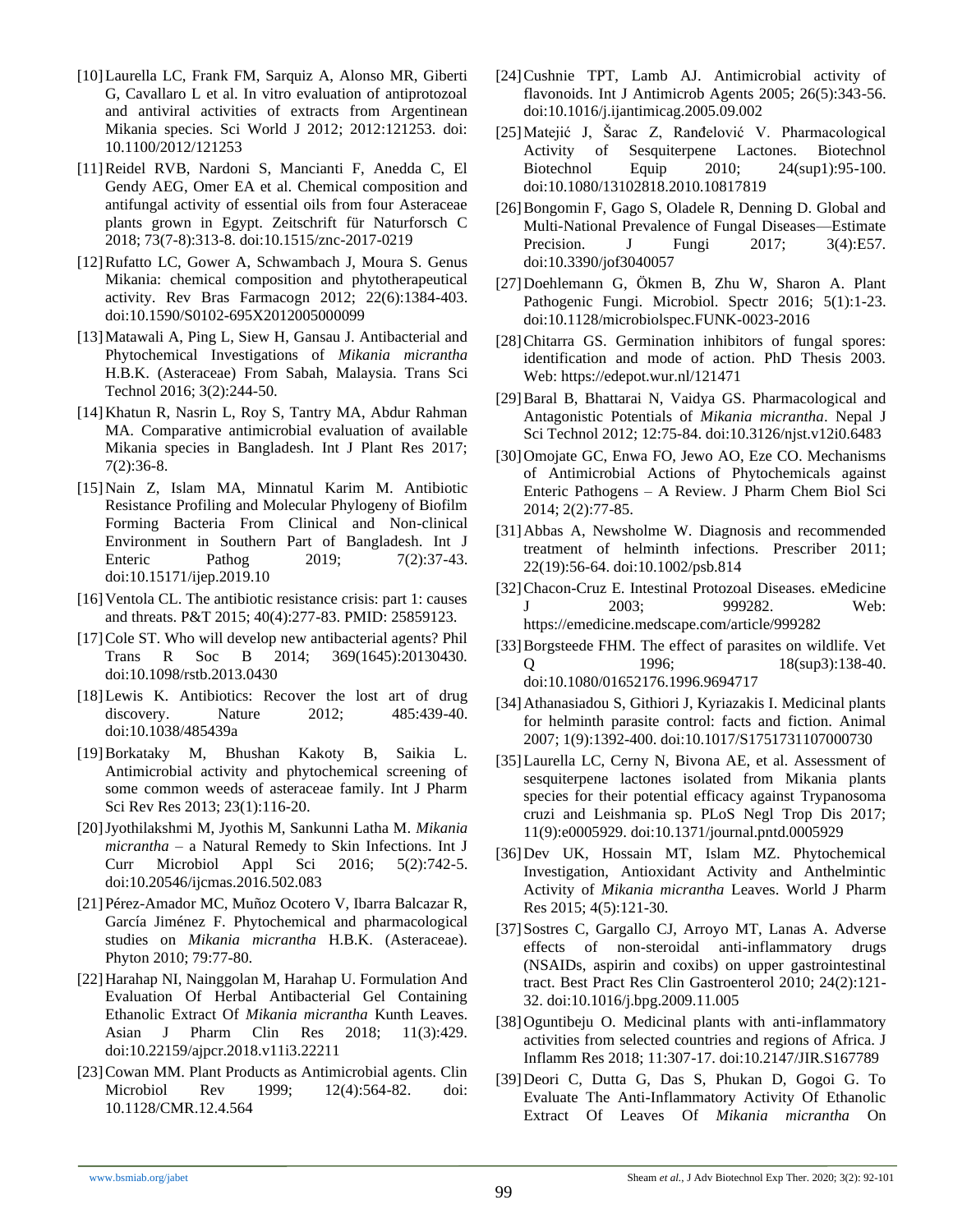Experimental Animal Models. J Evol Med Dent Sci 2017; 6(50):3818-21. doi:10.14260/Jemds/2017/825

- [40]Aliomrani M, Jafarian A, Zolfaghari B. Phytochemical Screening and Cytotoxic Evaluation of Euphorbia turcomanica on Hela and HT-29 Tumor Cell Lines. Adv Biomed Res 2017; 6(1):68. doi:10.4103/2277- 9175.192734
- [41]Uzun K, İkiz P, Daşkın R, Gürbüz P, Yalçın FN. Cytotoxic Potentials of Some Asteraceae Plants from Turkey on HeLa Cell Line. Proceedings 2017; 1(10):1068. doi:10.3390/proceedings1101068
- [42]Debaprotim D, Suvakanta D, Jashabir C. Evaluation of Anticancer Activity of *Mikania micrantha* Kunth (Asteraceae) Against Ehrlich Ascites Carcinoma in Swiss Albino Mice. Int J Pharm Res Allied Sci 2014; 3(2):9-18.
- [43]Dou X, Zhang Y, Sun N, Wu Y, Li L. The anti-tumor activity of *Mikania micrantha* aqueous extract in vitro and in vivo. Cytotechnology 2014; 66(1):107-17. doi:10.1007/s10616-013-9543-9
- [44]Wong RSY. Apoptosis in cancer: From pathogenesis to treatment. J Exp Clin Cancer Res 2011; 30(1): 87. doi:10.1186/1756-9966-30-87
- [45]Hu FB. Globalization of Diabetes: The role of diet, lifestyle, and genes. Diabetes Care 2011; 34(6):1249-57. doi:10.2337/dc11-0442
- [46]Marín-Peñalver JJ, Martín-Timón I, Sevillano-Collantes C, Cañizo-Gómez FJ del. Update on the treatment of type 2 diabetes mellitus. World J Diabetes 2016; 7(17):354-95. doi:10.4239/wjd.v7.i17.354
- [47]Sidhu MC, Sharma T. A Database of Antidiabetic Plant Species of Family Asteraceae, Euphorbiaceae, Fabaceae, Lamiaceae and Moraceae. Int J Herb Med 2013; 1(2):187-99.
- [48]Samsulrizal N, Suhaimi NA, Sopian NFA, Hatta SKM, Jamil NM. Hypoglycaemic, Antioxidant and Wound Healing Activities of *Mikania micrantha* Leaves Extract in Normal and Alloxan-Induced Diabetic Rats. Sci Lett 2013; 7(2):6-10.
- [49]Nurhayati WHW, Arlizan NT, Nurdiana S. Effect of *Mikania micrantha* leaf extract on the level of blood glucose and hepatic glycogen in the normal and alloxaninduced diabetic rats. Nat Prod 2013; 9(10):398-402.
- [50]Sharma P, Jha AB, Dubey RS, Pessarakli M. Reactive Oxygen Species, Oxidative Damage, and Antioxidative Defense Mechanism in Plants under Stressful Conditions. J Bot 2012; 2012:1-26. doi:10.1155/2012/217037
- [51]Krishnaiah D, Sarbatly R, Nithyanandam R. A review of the antioxidant potential of medicinal plant species. Food Bioprod Process 2011; 89(3):217-33. doi:10.1016/j.fbp.2010.04.008
- [52]Gupta V, Sharma S. Plants as natural antioxidants. Nat Prod Radiance 2006; 5(4):326-34.
- [53]Lallianchhunga MC, Ali MA, Lalchhandama C, Lalmuanthanga C, Devi LI. Antioxidant Activity of Methanolic Extract of *Mikania micrantha* Leaves. World J Pharm Res 2016; 5(4):879-86.
- [54]Dong LM, Jia XC, Luo QW, Zhang Q, Luo B, Liu WB et al. Phenolics from *Mikania micrantha* and Their Antioxidant Activity. Molecules 2017; 22(7): E1140. doi:10.3390/molecules22071140
- [55] Foti MC. Antioxidant properties of phenols. J Pharm Pharmacol 2007; 59(12):1673-85. doi:10.1211/jpp.59.12.0010
- [56]Raina R, Prawez S, Verma PK, Pankaj NK. Medicinal Plants and their Role in Wound Healing. Vet Scan 2008; 3(1):1-7.
- [57]Sarimah MN, Mizaton HH. The Wound Healing Activity Of *Mikania micrantha* Ehanolic Leaf Extract. J Fundam Appl Sci 2018; 10(6):425-37.
- [58]Rangaraj A, Harding K, Leaper D. Role of collagen in wound management. Wounds UK 2011; 7(2):54-63.
- [59]Sahu DS, Upadhyaya SN, Bora M, Puia L, Chowdhary S, Rao MM. Acute Dermal Toxicity And Wound Healing Activity Of *Mikania micrantha* Ointment In Rats. Indian J Appl Res 2019; 9(1):4-6. doi:10.36106/ijar
- [60]Qiu L, Zhang D, Huang H, Xiong Q, Zhang G. BP Neural Network Based Prediction of Potential *Mikania micrantha* Distribution in Guangzhou City. For Res 2018; 7(1):216. doi:10.4172/2168-9776.1000216
- [61]Kaur R, Malhotra S, Inderjit. Effects of invasion of *Mikania micrantha* on germination of rice seedlings, plant richness, chemical properties and respiration of soil. Biol Fertil Soils 2012; 48(4):481-8. doi:10.1007/s00374- 011-0645-2
- [62]Shen S, Xu G, Clemen DR, Jin G, Liu S, Zhang F et al. Effects of Invasive Plant *Mikania micrantha* on Plant Community and Diversity in Farming Systems. Asian J Plant Sci 2015; 14(1):27-33. doi:10.3923/ajps.2015.27.33
- [63] Sahu A, Devkota A. Allelopathic Effects of Aqueous Extract of Leaves of *Mikania micrantha* H.B.K. on Seed Germination and Seedling Growht of *Oryza sativa* L. and *Raphanus sativus* L. Sci World 2013; 11(11):91-3. doi:10.3126/sw.v11i11.8559
- [64]Banerjee AK, Dewanji A. *Mikania micrantha* H.B.K.–a potential and economical threat to global biodiversity with special emphasis on Indian context. Conf Pap 2012. doi:10.13140/2.1.4486.9763
- [65]Shen S, Xu G, Zhang F, Jin G, Liu SML, Chen AYZ. Harmful effects and chemical control study of *Mikania micrantha* H.B.K in Yunnan, Southwest China. African J Agric Res 2013; 8(44):5554-61. doi:10.5897/AJAR2013.7688
- [66]Devi M. Invasive Species *Mikania micrantha* an Environmental Threat, Its Control With Reference To Eri Silk Worm. Int J Adv Sci Eng Technol 2017; 5(3):7-10.
- [67]Melander B, Rasmussen IA, Bàrberi P. Integrating Physical and Cultural Methods of Weed Control: Examples from European Research. Weed Sci 2005; 53(3):369-81. doi: 10.1614/WS-04-136R
- [68]Clements DR, Day MD, Oeggerli V, Shen SC, Weston LA, Xu GF et al. Site‐specific management is crucial to managing *Mikania micrantha*. Weed Res 2019; 59(3):155-69. doi:10.1111/wre.12359